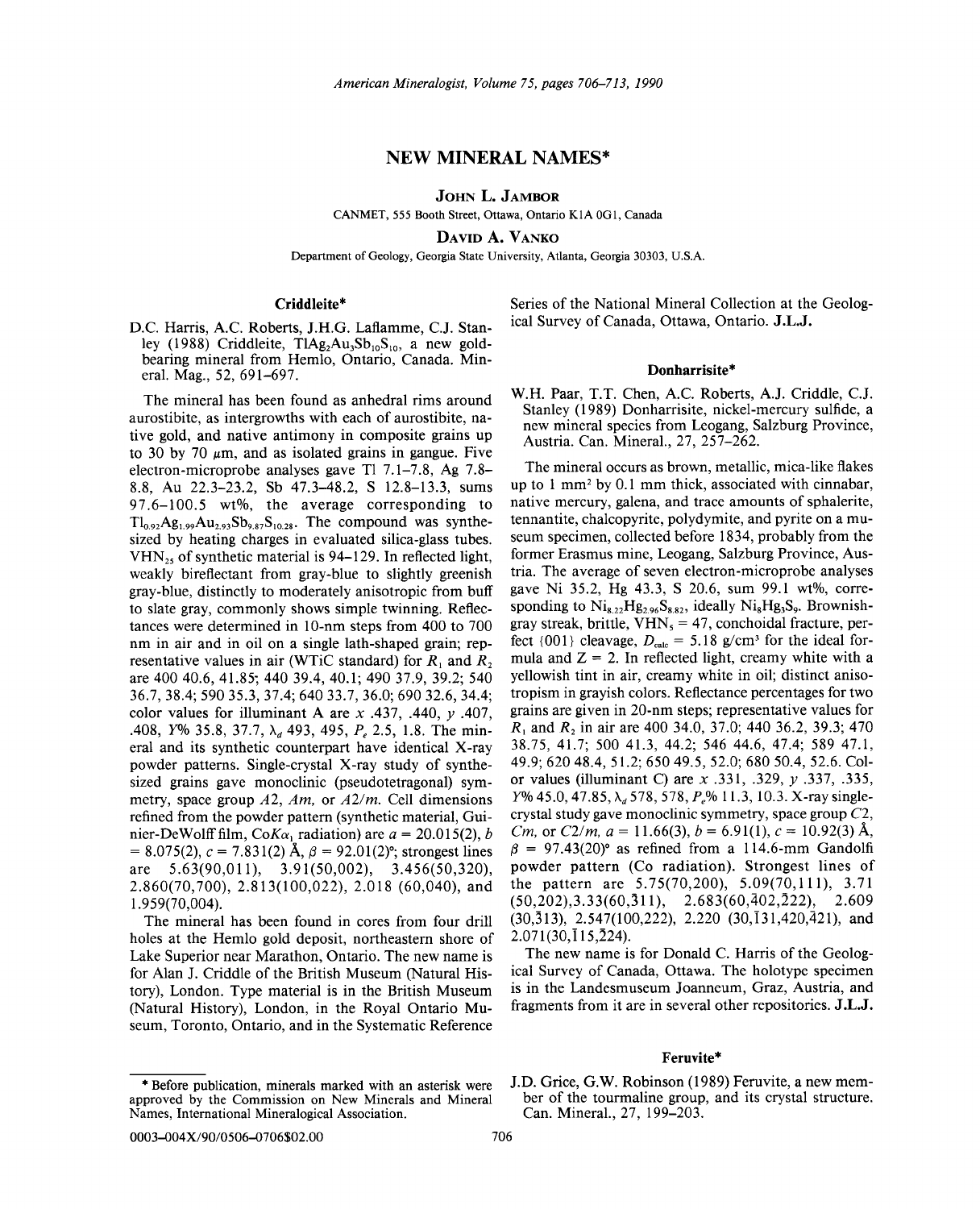Feruvite is the Fe-analogue of uvite, and the Ca-analogue of schor!. An average of five electron-microprobe analyses gave SiO<sub>2</sub> 33.33, TiO<sub>2</sub> 2.19, B<sub>2</sub>O<sub>3</sub> 11.25, Al<sub>2</sub>O<sub>3</sub> 23.38, FeO 13.56, MgO 7.80, MnO 0.07, CaO 3.30, Na<sub>2</sub>O 1.16, K<sub>2</sub>O 0.05, H<sub>2</sub>O<sub>cale</sub> 3.48, sum 99.57 wt%. Assuming 19 cations and 31 anions, and with the site occupancies for Mg and Fe determined by the X-ray crystal-structure refinement, the formula is  $(Ca_{0.62}$ - $Na_{0.39}K_{0.01}$ <sub>21.02</sub>(Fe<sub>1.53</sub>Mg<sub>1.21</sub>Ti<sub>0.29</sub>Mn<sub>0.01</sub>)<sub>23.04</sub>(Al<sub>4.72</sub>Mg<sub>0.82</sub>- $Fe_{0.34}^{3+}Fe_{0.12}^{2+}$ <sub>26.00</sub> (BO<sub>3</sub>)<sub>3</sub> (Si<sub>5.83</sub>Al<sub>0.10</sub>)<sub>25.93</sub> O<sub>18</sub>(OH)<sub>4</sub>, simplified as  $(Ca,Na)$   $(Fe,Mg,Ti)$ <sub>3</sub> $(Al,Mg,Fe)$ <sub>6</sub> $(BO_3)$ <sub>3</sub> $Si<sub>6</sub>O<sub>18</sub>(OH)<sub>4</sub>$ . The structure was refined to  $R = 1.6\%$ . The mineral occurs as dark brown-black, subhedral to anhedral grains up to 2 mm in diameter; gray streak, vitreous to dull luster,  $H = -7$ , brittle, conchoidal fracture, nonfluorescent,  $D_{\text{meas}} = 3.207(9)$  (heavy liquids),  $D_{\text{calc}} = 3.21 \text{ g/cm}^3$ for the empirical formula and  $Z = 3$ . Optically uniaxial negative,  $\omega = 1.687(1)$ ,  $\epsilon = 1.669(1)$  for Na light; strongly pleochroic, 0 light brown, *E* very dark brown. Crystalstructure study indicated trigonal symmetry, space group, *R3m,*  $a = 16.012(2)$ ,  $c = 7.245(2)$  Å as refined from the powder pattern (114.6-mm Gandolfi camera, Fe radiation). Strongest lines of the powder pattern are 6.43 (40,101),4.24 (60,211), 4.00 (60,220),3.50 (60,012), 2.979 (80,122),2.586 (100,051), 2.051 (50,152), 1.928 (40,342), 1.600 (40,550), and 1.439 (40,740).

The mineral occurs as dark patches that make up to 30% of a pegmatitic, tourmalinized rock formed by hydrothermal replacement of aluminous and ferromagnesian host-rock silicates at Cuvier Island, New Zealand. Associated minerals are quartz, microcline, chlorapatite, and pyrite, and some feruvite grains have a dravite overgrowth. The new name alludes to the crystal-chemical similarity to uvite. The holotype specimen is in the National Mineral Collection at the National Museum of Natural Sciences, Ottawa, Ontario, Canada. **J.L.J.**

### **Foordite\***

- P. Cerny, A.-M. Fransolet, T.S. Ercit, R. Chapman (1988) Foordite  $SnNb<sub>2</sub>O<sub>6</sub>$ , a new mineral species, and the foordite-thoreaulite series. Can. Mineral., 26, 889-898.
- T.S. Ercit, P. Cerny (1988) The crystal structure of foordite. Can. Mineral., 26, 899-903.

A representative electron-microprobe analysis and (range) gave SnO 25.4 (24.6-26.1), PbO 6.0 (5.3-6.6),  $Ta_2O$ , 28.7 (27.0–30.9),  $Nb_2O$ , 40.1 (36.5–40.7), sum 100.2 wt%, corresponding to  $(Sn_{0.87}^{2+} Pb_{0.13})_{\Sigma1.00}$ - $(Nb<sub>1.40</sub>Ta<sub>0.60</sub>)<sub>22.00</sub>O<sub>6</sub>$ , ideally SnNb<sub>2</sub>O<sub>6</sub>. The mineral is brownish yellow with a greenish tint, yellowish white streak, vitreous to adamantine luster,  $H = 6$ , perfect {100} and poor  $\{011\}$  cleavages,  $D_{\text{meas}} = 6.734$ ,  $D_{\text{calc}} = 6.664$  $g/cm<sup>3</sup>$  for the chemical formula and  $Z = 4$ . Optically biaxial positive, 2V intermediate, high refractive indices (calc. average 2.294). Crystal-structure study indicated monoclinic symmetry, space group  $C2/c$ ;  $a = 17.097(2)$ ,  $b =$ 4.879(1),  $c = 5.562(1)$  Å,  $\beta = 90.85(2)$ ° as refined from the diffractometer pattern (Fe radiation). Strongest lines of the powder pattern are  $3.592(40, 11\bar{1})$ ,  $3.100(50, 31\bar{1})$ , 3.071(50,311),2.849 (100,600),1.853(30,620), 1.694(45,9II,422), and 1.681 (45,802,911).

The holotype mineral occurs in contact with plumbomicrolite, cassiterite, ferrocolumbite, and ixiolite as part of a 30-g pebble in alluvial deposits along the Sebeya River near Lutsiro in western Rwanda. A second specimen, from Kubitaka, Punia, Zaire, has the cation composition  $(Sn_{3.89}Pb_{0.04}Sb_{0.04})_{23.97}(Nb_{4.17}Ta_{3.73}Sn_{0.12}^{4+})_{28.02}$ . The new name is for Eugene E. Foord of the U.S. Geological Survey. Foordite forms a series with thoreaulite, Sn- $Ta_2O_6$ . Type foordite is in the mineralogical collection of the Universite Catholique de Louvain, Louvain-Ia-Neuve, Belgium. **J.L.J.**

#### **Mcauslanite\***

J.M. Richardson, A.c. Roberts, J.D. Grice, R.A. Ramik (1988) Mcauslanite, a supergene hydrated iron aluminum fluorophosphate from the East Kemptville tin mine, Yarmouth County, Nova Scotia. Can. Mineral., 26, 917-921.

The mineral occurs as clusters, up to 4 mm across, of radiating crystals on fracture surfaces in leucomonzogranite at the East Kemptville greisen-hosted tin mine, Yarmouth County, southwestern Nova Scotia. Electronmicroprobe analysis gave FeO 23.0, MnO  $6.3$ , Al<sub>2</sub>O<sub>3</sub> 14.1,  $P_2O_5$ , 38.6, F 2.8, sum 84.8 wt%; H<sub>2</sub>O determined for two samples by  $TG$ -EGA gave 34 and 35 wt%. The high total of the raw analyses is attributed to loss of loosely held H<sub>2</sub>O under vacuum during carbon coating and electronmicroprobe analysis. After normalization to 100 wt%, the results are FeO 18.1, MnO 5.0, Al<sub>2</sub>O<sub>3</sub> 11.1, P<sub>2</sub>O<sub>3</sub> 30.5, H<sub>2</sub>O 34, F 2.2, sum 100.9, less  $O \equiv F$  0.9, corresponding to  $H_{1.02}(Fe_{2.40}^{2+}Mn_{0.67})_{23.07}Al_{2.08}(PO_4)_{4.10}F_{1.10}$  .17.49H<sub>2</sub>O, ideally  $HFe<sub>3</sub>Al<sub>2</sub>(PO<sub>4</sub>)<sub>4</sub>F·18H<sub>2</sub>O$ . The mineral forms yellowish white, translucent, vitreous blades and translucent silky fibers up to 1 mm long and 0.2 mm wide, elongate [001], white streak, brittle,  $H = 3.5$ , good cleavage parallel to [001], nonfluorescent. Blades consist of {010}, {100}, and very minor  $\{001\}$ .  $D_{\text{meas}} = 2.22(2)$  in heavy liquids,  $D_{\text{calc}}$  $= 2.17$  g/cm<sup>3</sup> for the ideal formula and  $Z = 1$ . Optically biaxial negative,  $\alpha = 1.522(1), \beta = 1.531(1), \gamma = 1.534(1)$ for Na light,  $2V_{\text{meas}} = 55(5)^\circ$ ,  $2V_{\text{calc}} = 59.7^\circ$ ,  $X:b = 17^\circ$  in  $\beta$  obtuse,  $Y:c = 18^\circ$  in  $\alpha$  obtuse,  $Z:a = 14^\circ$  in  $\gamma$  obtuse. X-ray single-crystal study indicated triclinic symmetry, space groups *P*1 or *PI*,  $a = 10.055(5)$ ,  $b = 11.568(5)$ , c  $= 6.888(5)$  Å,  $\alpha = 105.84(6)$ °,  $\beta = 93.66(6)$ °,  $\gamma =$ 106.47(5)°, as refined from the powder pattern (114.6 mm Gandolfi camera, Co radiation). Strongest lines of the powder pattern are 10.6(90,010), 9.53(85,100), 6.55(70,001), 4.96(100,011,021), 3.436(35,012), 2.812  $(55,310)$ , and  $2.785(45,140)$ .

Mcauslanite, vivianite, phosphophyllite, and childrenite-eosphorite occur as part of a complex supergene assemblage that fills joints and shear zones near the ero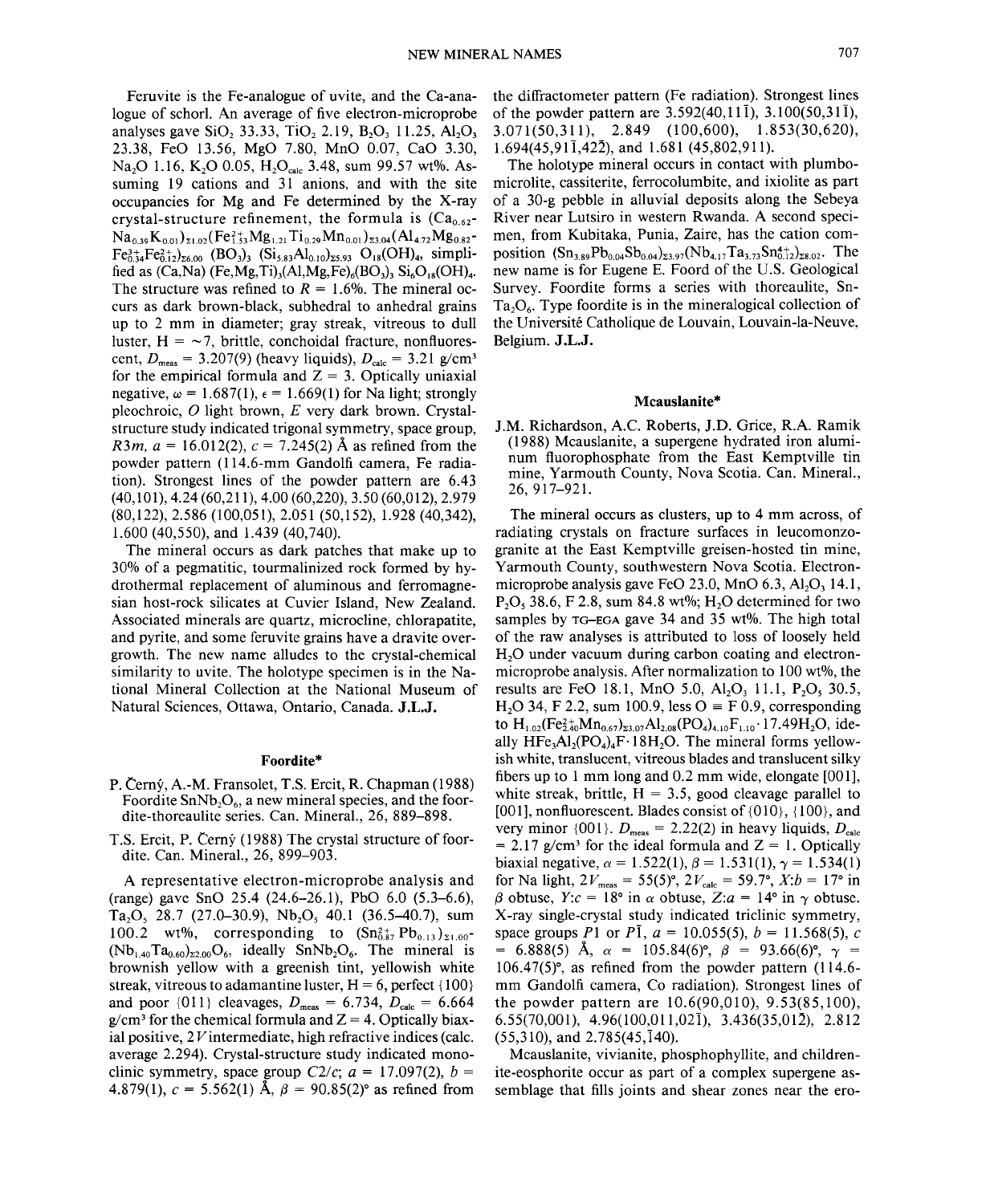sional surface at the deposit. The new name is for David A. McAuslan who, as eastern exploration manager for Shell Canada Resources Ltd., was instrumental in the discovery and development of the East Kemptville mine. The type specimen of mcauslanite is in the Systematic Reference Collection of the National Mineral Collection at the Geological Survey of Canada, Ottawa, Ontario. J.L.J.

### Miickeite\*

G. Schnorrer-Kohler, U. Neumann, Th. Doering (1989) Mückeite,  $CuNiBiS<sub>3</sub>$ , a new ore mineral from the Grüne Au mine, Schutzbach/Siegerland. Neues Jahrb. Mineral. Mon., 193-200.

Electron-microprobe analysis gave a mean (and range) ofCu 15.1 (14.7-15.4), Ni 14.0 (13.9-14.2), Sb 2.1 (1.4- 3.2), Bi 45.6 (43.0-46.6), S 22.9 (22.6-23.4), sum 99.7 wt%, corresponding to  $Cu_{1,00}Ni_{1,01}(Bi_{0.92}Sb_{0.07})_{z0.99}S_{3.01}$ , ideally  $CuNiBiS<sub>3</sub>$ , the bismuth analogue of lapieite, CuNiSbS<sub>3</sub>. The mineral occurs in subhedral to euhedral crystals up to 1 mm long, tabular  $\{010\}$ , elongate  $[100]$ , showing {l00}, {01O}, {001}, {l01}, and another *(hkO)* plane. Color light gray with an orange tint, gray-black streak, metallic luster, cleavage very good {01O}, good  ${001}$ , VHN<sub>100</sub> = 152 (136–165),  $D_{\text{calc}} = 6.07$  with Z = 4,  $D_{\text{meas}} = 5.88 \text{ g/cm}^3$  (low because of intergrown sulfide contaminants). In reflected light, creamy gray to light gray with a yellow-brown tint in air, olive-tinted gray to yellow-brown in oil; pleochroism distinct in air and strong in oil. Anisotropy weak in air, stronger in oil. Reflectance values in air (SiC standard) are 470 36.35, 35.70; 546 34.10,39.00; 589 39.78, 40.20; 65040.90,42.25. Singlecrystal X-ray study gave orthorhombic symmetry, space group  $P2_12_12_1$ ,  $a = 7.509(2)$ ,  $b = 12.551(2)$ ,  $c = 4.877(1)$ A as refined from the diffractometer pattern (Cu radiation). Strongest lines of the powder pattern are 3.177(80,031), 2.975(100,201), 2.895(40,140,211), 2.232(30,051),2.159(30,241),2.087(60,250), 1.863 (50,142,161), and 1.837(70,232).

The mineral occurs with millerite, polydymite, bismuthinite, and lapieite at the former Griine Au mine at Schutzbach near Siegen, Siegerland area, Federal Republic of Germany. The new name is for Professor Arno Miicke of the Mineralogisch-Petrologisches Institut, University of Göttingen. Type material is in the Mineralogische Sammlungen of the University of Gottingen, and in the Mineralogisch-Petrographisches Institut of the University of Tiibingen, F.R.G. J.L.J.

# Nacareniobsite-(Ce)\*

O.V. Petersen, J.G. Rønsbo, E.S. Leonardsen (1989) Nacareniobsite-(Ce), a new mineral species from the Himaussaq alkaline complex, South Greenland, and its relation to mosandrite and the rinkite series. Neues Jahrb. Mineral. Mon., 84-96.

Electron-microprobe analysis of the holotype specimen from the Kvonefjield Tunnel in the Himaussaq alkaline complex gave SiO<sub>2</sub> 29.63, Al<sub>2</sub>O<sub>3</sub> < 0.05, TiO<sub>2</sub> 2.79, Nb<sub>2</sub>O<sub>5</sub> 11.61, Ta<sub>2</sub>O<sub>5</sub> 0.34, ZrO<sub>2</sub> <0.10, Na<sub>2</sub>O 10.01, CaO 19.92, SrO 0.27, Y<sub>2</sub>O<sub>3</sub> 0.78, La<sub>2</sub>O<sub>3</sub> 4.09, Ce<sub>2</sub>O<sub>3</sub> 10.32, Pr<sub>2</sub>O<sub>3</sub> 1.42,  $Nd_2O_3$  4.19,  $Sm_2O_3$  0.81,  $Dy_2O_3$  0.05, F 6.87,  $O \equiv$  F 2.89, sum 100.21 wt%, corresponding to  $(Nb_{0.71}Ti_{0.28}Ta_{0.01})_{21.00}$ - $Na_{2.62}(Ca_{2.88}REE_{1.08}Sr_{0.02})_{23.98} (Si_{2.00}O_{7.00})_{2}(O_{0.7}F_{2.93})$  where Ce 0.51, La 0.20, Nd 0.20, Pr 0.07, Y 0.06, and Sm 0.04, ideally  $NbNa<sub>3</sub>Ca<sub>3</sub>Ce(Si<sub>2</sub>O<sub>7</sub>)<sub>2</sub>OF<sub>3</sub>$ . The mineral forms individual ruler-shaped crystals up to  $3.0 \times 0.04 \times 0.04$ mm, and crystal aggregates; elongate [001], tabular {100}, modified by {31O} and {410}, colorless, transparent, vitreous luster, good  $\{011\}$  cleavage,  $H = 5$ , uneven fracture, nonfluorescent,  $D_{\text{meas}} = 3.45$  (heavy liquids),  $D_{\text{calc}} = 3.43$  $g/cm<sup>3</sup>$  for the empirical formula and Z = 2. Optically biaxial positive,  $\alpha = 1.6618(2)$ ,  $\beta = 1.6706(2)$ ,  $\gamma_{\text{calc}} =$ 1.6924(1) for Na light,  $2V = 66(1)^\circ$ ,  $X = b$ ,  $Y \approx c$ ,  $\gamma \wedge$  $a = 11^{\circ}$  in the obtuse angle  $\beta$  (distinct from mosandrite, which has  $Y = b$ ,  $X \wedge b = 3^{\circ}$ ). X-ray single-crystal study gave monoclinic symmetry, space group  $P2/4$ ,  $a =$ 18.901(5),  $b = 5.683(3)$ ,  $c = 7.462(2)$  Å,  $\beta = 101.29(4)$ ° as refined from a Guinier-Hagg powder pattern. There is a pronounced subcell with  $c' = c/2$ . Strongest lines of the powder pattern are 3.089(50,600), 3.077 (100,012,212, 601), 2.955(50,112,312), 2.031(50,322,522), 1.8652(40, 204,712), 1.6879(40,132,530), and 1.5518(50,10.2.0).

The ideal formula for nacareniobsite is Nb- $Na_3Ca_3REE(Si_2O_7)_2OF_3$ , distinct in that it has Nb:Ti =  $> 1.0$ , but otherwise related in composition to "rinkite," "rinkolite," and "Ca rinkolite." Analyses of "Na-leached" nacareniobsite increase the compositional similarity to "hydrated rinkite" and "hydrated rinkolite." It is concluded that nacareniobsite-(Ce) belongs to the same group of minerals as "rinkite," "johnstrupite," and "rinkolite," but is distinct from mosandrite.

Nacareniobsite occurs in dissolution cavities and in the matrix of arfvedsonite nepheline syenite (lujavrite). The new name alludes to the chemical composition. Type material is at the Geological Museum, University of Copenhagen, Denmark.

Discussion. The authors report that an investigation of the "rinkite series," namely "rinkite, johnstrupite, rinkolite, and lovchorrite" is planned. Such an undertaking is heartily encouraged to unravel this untidy group and to place the nomenclature on a systematic basis. J.L.J.

# Nanpingite\*

Yueqing Yang, Yunxiang Ni, Liben Wang, Wenying Wang, Yaping Zhang, Chenghu Chen (1988) Nanpingite-A new cesium mineral. Yanshi Kuangwuxue Zashi, 7, 49-58 (in Chinese, English abstract).

Combined wet-chemical and electron-microprobe analyses gave SiO<sub>2</sub> 38.54, TiO<sub>2</sub> 0.002, Al<sub>2</sub>O<sub>3</sub> 25.61, MnO 0.07, FeO 2.44, MgO 1.78, CaO 0.007, Na<sub>2</sub>O 0.00, K<sub>2</sub>O 0.54, L<sub>12</sub>O 0.44, Rb<sub>2</sub>O 0.25, Cs<sub>2</sub>O 25.29, F 1.00,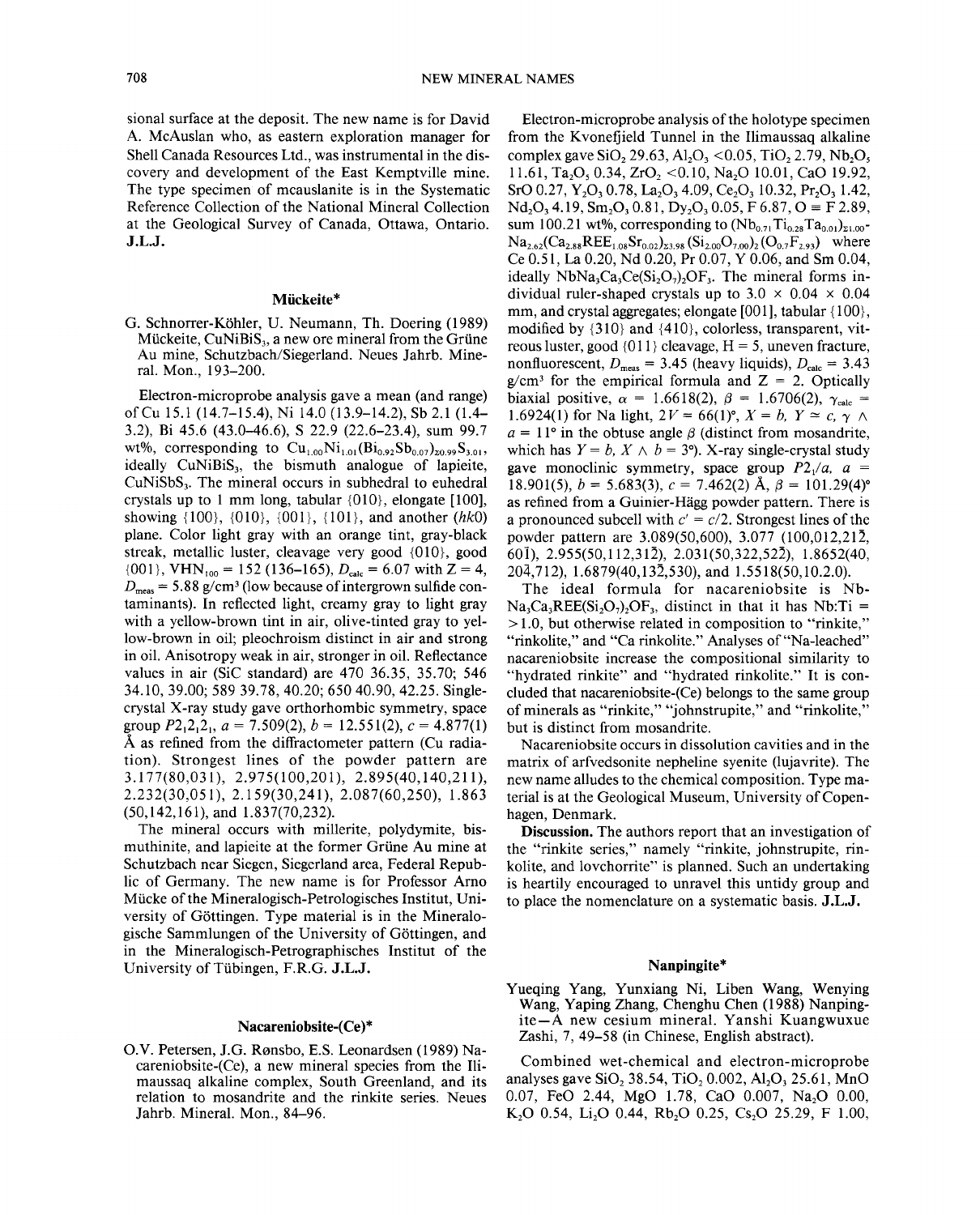H<sub>2</sub>O 3.27, O = F 0.42, sum 98.81 wt%, corresponding to  $(Cs_{0.88}K_{0.06}Rb_{0.01})_{z_{0.95}}(Al_{1.64}Mg_{0.22}Fe_{0.17}Li_{0.15})_{z_{2.18}}[(Si_{3.16} \text{Al}_{0.84}$ )<sub>4</sub>O<sub>9.95</sub>][(OH)<sub>1.79</sub>F<sub>0.26</sub>]<sub> $\text{z}_{2.05}$ </sub>, ideally CsAl<sub>2</sub>(Si,Al)<sub>4</sub>O<sub>10</sub>- $(OH, F)$ . The Cs-K distribution is uniform. The mineral occurs as plates and scales up to 10 mm in diameter, typically 1 to 5 mm, as radiating and comb aggregates, rarely as pseudohexagonal crystals. White to silver white color, transparent in flakes,  $H = 2-3$ , excellent  $\{001\}$ cleavage, vitreous luster (pearly on sheets), white streak, more brittle than muscovite, elastic but less than that of muscovite,  $D_{\text{meas}} = 3.11(2), D_{\text{calc}} = 3.19 \text{ g/cm}^3 \text{ with } Z =$ 4. Optically biaxial negative,  $\alpha = 1.551(5)$ ,  $\beta = 1.584(2)$  $\gamma = 1.588(2), 2V_{\text{meas}} = 46(2)^\circ, r > v \text{ (weak)}, Z = b. \text{ X-ray}$ single-crystal study indicated monoclinic symmetry, space group  $C2/c$ , mica polytype  $2M_1$ ,  $a = 5.362(3)$ ,  $b = 8.86(1)$ ,  $c = 21.42(1)$  Å,  $\beta = 95.77(2)$ ° as refined from the diffractometer powder pattern (Cu radiation). Strongest lines of the powder pattern are  $3.622(5,11\overline{4})$ ,  $3.329(6,114)$ , *2.993(5,115), 2.919(5,llb),* 2.664(100,008), 2.654  $(14,20\overline{2}), 2.129(85,0.0.10), 2.122(16,223), 1.562(6,315),$ and 1.328(14,067).

The mineral, which is the cesium analogue of muscovite, occurs in association with montebrasite, quartz, and apatite in veinlets up to 4 cm wide and 2 cm long in the pollucite-rich middle zone of a muscovite-albite-spodumene pegmatite in the Nanping area, Fujian Province, China. The new name is for the locality. Type material is in the Institute of Mineral Deposits, Chinese Academy of Geological Sciences, Beijing, and in the National Museum of Geology, Beijing. J.L.J.

#### Ponomarevite\*

- L.P. Vergasova, S.K. Filatov, E.K. Serafimova, T.P. Semenova (1988) Ponomarevite  $K_4Cu_4OCl_{10}-A$  new mineral from volcanic sublimates. Doklady Akad. Nauk SSSR, 300, 1197-1200 (in Russian).
- T.P. Semenova, I.V. Rozhdestvenskaya, S.K. Filatov, L.P. Vergasova (1989) Crystal structure of a new mineral ponomarevite,  $K_4Cu_4OCl_{10}$ . Doklady Akad. Nauk SSSR, 304, 427-430 (in Russian).

Analysis of the mineral (K, Na by flame photometry; *Cu,* Pb, Zn by atomic absorption; F by selective electrode; others by gravimetric techniques) gave  $Na<sub>2</sub>O$  2.76, K<sub>2</sub>O 20.60, CuO 38.02, ZnO 0.31, PbO 0.03, Cl 42.50, F 0.03, SO<sub>3</sub> 1.25, H<sub>2</sub>O<sup>-</sup> 0.62, H<sub>2</sub>O<sup>+</sup> 0.37, insol. 3.30, O  $= Cl_2 + F_2$  9.60, sum 100.19 wt%. Subtracting appropriate amounts of mitscherlichite (formed during sample preparation?) and thenardite (presence confirmed by XRD), the adjusted analysis gives the formula  $(K_{3.53}Na_{0.49})_{z4.02}(Cu_{3.97}Zn_{0.03})_{z4.00}O_{1.10}Cl_{9.82}$ , based on Cu +  $Zn = 4$ , ideally  $K_4Cu_4OCl_{10}$ . The mineral dissolves readily in cold water; unstable in air at room temperature, turning to mitscherlichite after several days. Stable on heating in air up to 275°C, whereupon disintegration to tenorite and sylvite begins. The DTA curve shows an endothermic transition at 408°C. Single-crystal X-ray

study shows the mineral to be monoclinic, space group *C2/c,*  $a = 14.73(2)$ ,  $b = 14.86(1)$ ,  $c = 8.93(1)$  Å,  $\beta =$ 104.9(1)°,  $V = 1889(5)$   $\AA$ <sup>3</sup>,  $Z = 4$ ,  $D_{\text{calc}} = 2.72$ ,  $D_{\text{meas}} =$ *2.78 glcm3.* The strongest X-ray lines (40 given) are 7.31(80,111),6.074(70,111),2.801(100,421,151,312),  $2.787(80.24\bar{2})$ , and  $2.470(65.15\bar{2},332.530)$ .

The mineral occurs as a cement and as a crust, 1-2 cm in thickness, having nodular (0.1 to 0.3 cm in diameter) and skeletal forms, in fumarole deposits of the main Tolbachik fissure eruption (1975-76), Kamchatka. Associated minerals are halite, sylvite, tenorite, tolbachite, dolerophanite, piypite, and chalcocyanite. Temperatures measured during sampling ranged from 280 to 400°C. Grains are transparent red with a gold tint and orangered streak. Microhardness (lO-g load) is 71 kg/mm2, fracture is brittle. Cleavage is imperfect parallel to {001}, forming flattened fragments that are rarely rectangular because of a  ${110}$  cleavage. Luster on cleavages is vitreous, but in aggregates is resinous to greasy. Microscopic crystals form pseudohexagonal plates with  ${104}$  and {01O} pinacoids and {530} prism. Optically biaxial negative, no pleochroism or notable dispersion,  $\alpha = 1.686(5)$ ,  $\beta = 1.718(5), \gamma = 1.720(5), 2V_{\text{meas}} = 28(5)^\circ$ , orientation  $Y = b$ ,  $X:c = 30^{\circ}$ . The name is for the volcanologist V.V. Ponomareva (1940-76), who carried out early studies of the Tolbachik fissure eruption.

Discussion. The location of type material is not reported. D.A.V.

### Scrutinyite\*

J.E. Taggart, Jr., E.E. Foord, A. Rosenzweig, T. Hanson (1988) Scrutinyite, natural occurrences of  $\alpha$ PbO<sub>2</sub> from Bingham, New Mexico, U.S.A., and Mapimi, Mexico. Can. Mineral., 26, 905-910.

Ten electron-microprobe analyses gave a mean of 98.2(8) wt% PbO<sub>2</sub>. The mineral is dark reddish brown, dark brown streak, submetallic luster, translucent red on thin edges, two cleavages, perfect on probably  $\{100\}$  and imperfect on probably {01O}, hardness not determinable,  $D_{\text{calc}}$  = 9.867 g/cm<sup>3</sup> for the stoichiometric formula and Z  $= 4$ . In reflected light, gray-white with reddish brown internal reflection, weakly bireflectant from gray-white to bluish gray, weakly anisotropic with a bluish color, nonpleochroic; reflectance values in air for grains oriented parallel and perpendicular to the principal cleavage are 589 nm 17.0-17.9,546 nm 17.9-18.8. Strongest lines of a 114.6-mm Gandolfi pattern (Cu radiation) are 3.816(40,110),3.117(100,111),2.722(50,002),1.840 (80,130), 1.635(40,113), and 1.527(50,132); calculated cell dimensions are  $a = 4.971(2)$ ,  $b = 5.956(2)$ ,  $c = 5.438(3)$ A, in good agreement with data for orthorhombic synthetic  $\alpha PbO_2$ .

The mineral has been found in association with murdochite and plattnerite at the Sunshine #1 Tunnel, Blanchard claims, Hansonburg Mining District, Bingham, New Mexico, where less than 1 mg of material consisting of crystals 25 to 30  $\mu$ m across and 1 to 2  $\mu$ m thick are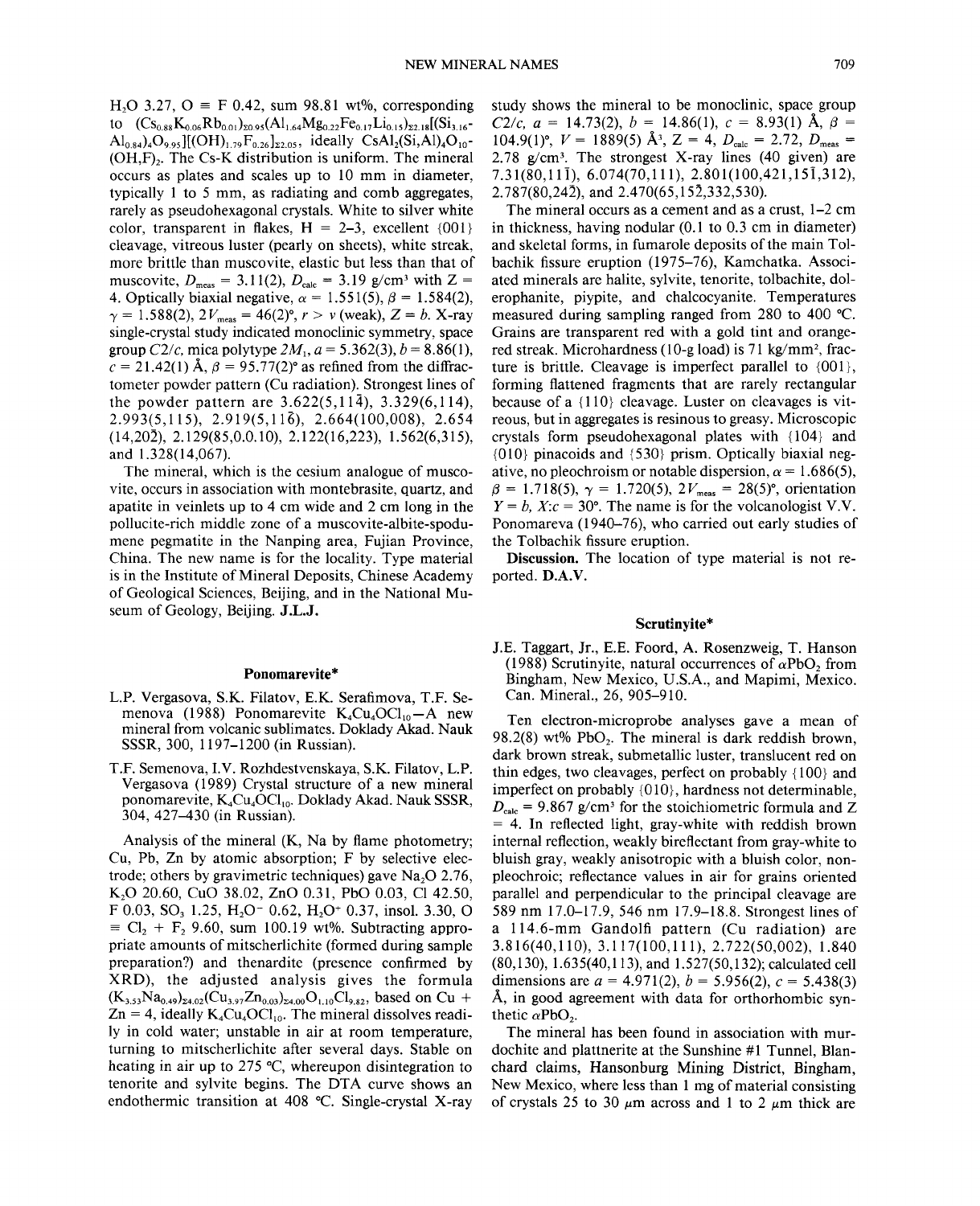present as an oxidation-stage product on hypogene fluorite and quartz. This holotype specimen is in the U.S. National Museum. The mineral also has been identified as admixed with plattnerite on the rosasite and limonite matrix of a specimen from Mapimi, Durango, Mexico. The new name is derived from *scrutiny,* and refers to the care needed to make the initial identification. J.L.J.

# Tetrahedrite **group**

# Tetrahedrite-Cd

AV. Voropayev, E.M. Spridonov, V.I. Shibrik (1988) Tetrahedrite-Cd-First discovery in the U.S.S.R. Doklady Akad. Nauk SSSR, 300, 1446-1448 (in Russian).

Three analyses by electron microprobe averaged Cu 23.44, Ag 18.13, Zn 2.56, Fe 0.45, Cd 5.81, As 0.71, Sb 26.10, S 22.37, Se 0.08, sum 99.65 wt%, corresponding to  $(Cu_{6.86}Ag_{3.12}Cd_{0.96}Zn_{0.73}Fe_{0.15})_{211.82}(Sb_{3.98}As_{0.17})_{24.15}$ - $(S_{12.97}Se_{0.02})_{212.99}$ . X-ray study (no peaks given) gave  $a =$ 10.603(3) A. The mineral occurs as aggregates up to 0.15 mm, intergrown with barite and galena in the limestonehosted Ushkatin ore beds of Central Kazakhstan. Associated minerals are tennantite, pyrite, polybasite, pyrargyrite, chalcopyrite, arsenopyrite, and sphalerite. The mineral is gray in reflected light; reflectance values in air (nm, %): 440, 29.6; 480, 28.6; 520, 28.8; 560, 29.3; 600, 29.5; 640, 28.4; 680, 27.4; 700, 27.3. D.A.V.

#### Cd-freibergite

Dianwu Jia, Zengyou Fu, Huiwen Zhang, Chunpei Zhao (1988) The first discovery of Cd-freibergite in China. Acta Mineral. Sinica, 8, 136-137 (in Chinese, English abstract).

Electron-microprobe analyses for four grains (results for each given to 3 decimal places) averaged Cu 22.802, Ag 16.683, Cd 10.748( range 9.042-11.966), Zn 0.516, Fe 0.426, Sb 25.691, As 0.988, S 21.507, sum 99.541 wt%, corresponding to  $(Cu_{6.95}Ag_{3.03})_{29.98}(Cd_{1.85}Zn_{0.15} Fe_{0.15}$ <sub>22.15</sub>(Sb<sub>4.19</sub>As<sub>0.25</sub>)<sub>24.34</sub>S<sub>13</sub>, simplified as Cu<sub>10</sub>Cd<sub>2</sub>Sb<sub>4</sub>S<sub>13</sub>. The mineral occurs as disseminated grains in galena, anglesite, and another lead salt in the oxidation zone of a Pb-Zn ore deposit at Xitieshan, Qinhai Province, China. Grain size is up to 30  $\mu$ m, averages 3  $\mu$ m, and is typically  $2$  to 5  $\mu$ m. **J.L.J.** 

# Annivite

N.S. Bortnikov, AS. Kudryavtsev, N.V. Troneva (1986) Bismuth-containing tetrahedrite-tennantite ores from the Tary-Ekan deposit (eastern Karamazar, central Asia). Mineral. Zhurnal, 8(3), 61-64 (in Russian).

Of sixteen electron-microprobe analyses of bismuthian tetrahedrite-tennantite from the Tary-Ekan deposit, the highest in Bi gave Cu 34.28, Ag 3.93, Zn 6.88, Fe 0.35, Pb 0.42, Sb 11.43, As 6.18, Bi 13.61, S 24.11, sum 101.19

wt%. Also cited is an analysis by L.M. Lur'ye et al. *(Geol. Rudnykh Mestorozhdeniy,* 6, 63-70, 1974) in which the Bi content is 18.28 wt%.

Discussion. The electron-microprobe analysis by Lur'ye et al. gave Cu 32.04, Ag 5.69, Zn 6.39, Bi 18.23, Sb 8.18, As 5.94, sum 98.75 wt%, corresponding to  $(Cu_{9.23} Ag_{0.98}Zn_{1.79}^{\text{}}\big)_{211.98}$ (Bi<sub>1.60</sub>As<sub>1.45</sub>Sb<sub>1.23</sub>)<sub>24.28</sub>S<sub>12.74</sub> after recalculation to 100 wt%. The analysis of Bortnikov et al. approximates  $(Cu_{9,43}Ag_{0,99}Zn_{1,83})_{\Sigma12.25}(Bi_{1,63}As_{1,48}Sb_{1,26})_{\Sigma4.37}S_{13}$ . The name *annivite* is commonly used in the Russian literature for the bismuth-dominant tetrahedrite-group member [e.g., E.M. Spiridonov "Species and varieties of fahlore (tetrahedrite-tennantite) minerals and their rational nomenclature," *Doklady Akad. Nauk SSSR,* 279, 447- 453, 1984]; this usage, however, has not been approved formally by the IMA. For "tetrahedrite-Cd" and "Cdfreibergite" the use of hyphenated names should be avoided, as such usage implies species status even if this is not intended. A general formula in widespread use for the tetrahedrite group is  $A_{10}B_2C_4X_{13}$  where B is typically Zn, Fe, Hg, Cd, etc.; the IMA, however, recognizes a nomenclature system corresponding only to the general formula  $(A,B)_{12}C_4X_{13}$ . Thus, both "tetrahedrite-Cd" and "Cd-freibergite" are cadmian tetrahedrite. J.L.J.

# Vaughanite\*

D.C. Harris, A.C. Roberts (1989) Vaughanite, TlHgSb<sub>4</sub>S<sub>7</sub>, a new mineral from Hemlo, Ontario, Canada. Mineral. Mag., 53, 79-83.

Electron-microprobe analysis gave Tl 18.3, Hg 17.5, Sb 43.4, As 1.1, S 20.5, sum 100.8 wt%, corresponding to  $Tl_{0.98}Hg_{0.95}(Sb_{3.90}As_{0.17})_{24.07}S_{7.00}$ . The mineral occurs as a  $200$ - $\mu$ m anhedral grain and as an aggregate 300 by 450  $\mu$ m. Opaque, metallic luster, black streak, VHN<sub>25</sub> = 100– 115, brittle, no cleavage, even to arcuate fracture,  $D_{\text{calc}}=$ 5.62 g/cm<sup>3</sup> with  $Z = 2$  and the ideal formula TlHgSb<sub>4</sub>S<sub>7</sub>. In reflected light, weakly to moderately bireflectant and weakly pleochroic from slightly greenish gray to a slightly darker bluish gray. Moderately to strongly anisotropic; polarization colors mainly from shades of green, yellow, purplish brown to brown; rare blood-red internal reflection. Reflectance values (WTiC standard) are given in 20 nm steps and at the standard wavelength values in air and oil;  $R_1$  and  $R_2$  values in air and oil, respectively, are: 47033.5,39.2, 18.3,23.6; 546 31.6, 39.3, 16.75,23.65; 589 30.65, 38.6, 15.7,22.9; 650 29.4, 36.4, 14.7,20.7. Color values are given relative to CIE Illuminant A and C. X-ray single-crystal study indicated triclinic symmetry, space group *P*1 or *P*<sup>1</sup>;  $a = 9.012(3)$ ,  $b = 13.223(3)$ , c  $= 5.906(2)$  Å,  $\alpha = 93.27(3)$ ,  $\beta = 95.05(4)$ ,  $\gamma = 109.16(3)$ ° based on refinement from a 114.6-mm Gandolfi pattern (Co radiation) with strongest lines of  $4.343$  (30,130), 4.204(100,121), 3.313(60,130), 2.749(40,022,131), and  $2.315(30,\overline{3}4\overline{1},\overline{2}51,122)$ .

The mineral occurs in drill core from the Golden Giant gold ore body at Hemlo, 35 km east of Marathon, near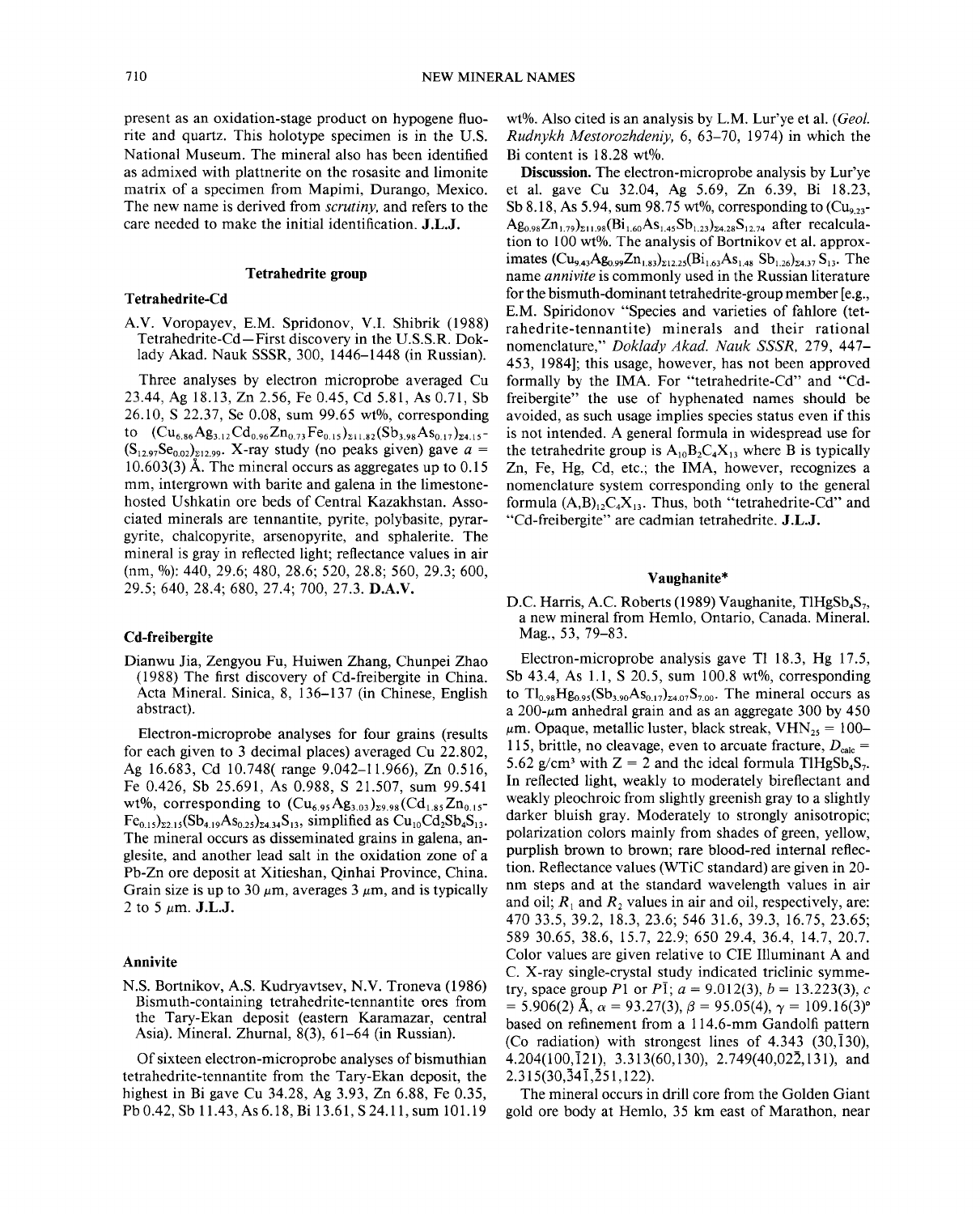the northeastern shore of Lake Superior, Ontario, in association with pääkkönenite, stibnite, realgar, native arsenic, stibarsen, and chalcostibite. The new name is for David J. Vaughan, Manchester University, England. Type material is in the British Museum (Natural History), London, England, and in the Systematic Reference Series of the National Mineral Collection, Ottawa, Canada. J.L.J.

# Unnamed Pd-As-Sb-Te minerals

Y. Vuorelainen, R. Törnoos (1986) Platinum-group element alloy spherules from alluvial deposits in Finnish Lapland. Neues Jahrb. Mineral. Mon., 423-432.

In addition to gold nuggets and platinum-group-element (PGE) nuggets, panned heavy-mineral concentrates from alluvium contain numerous POE grains. Of the approximately 140000 POE grains separated (95% of which are sperrylite), one is a Pd-As-Sb spherule about 200  $\mu$ m in diameter in which the main component is an isomertiete-like phase for which electron-microprobe analysis gave Pd 76.3, Au 0.43, Sb 14.1, As 8.19, Te 0.71, sum 99.73 wt%, corresponding to  $( Pd_{11,32}Au_{0.03})_{211,35}$ - $(Sb_{1.83}As_{1.73}Te_{0.09})_{23.65}$ . In reflected light the phase is pale yellow-white and isotropic. Also abundant is a weakly anisotropic phase, with grayish white to creamy white bireflectance, for which analysis gave Pd 79.5, Au 3.30, Cu 0.25, Sb 1.65, As 6.82, Te 10.3, sum 101.82 wt%, corresponding to  $(Pd_{7.84}Au_{0.17}Cu_{0.04})_{28.05}(As_{0.96}Te_{0.85}$ - $Sb_{0.14}$ <sub>21.95</sub>, ideally Pd<sub>8</sub> (As,Te)<sub>2</sub> or Pd<sub>8</sub>AsTe. Associated with this phase, and optically indistinguishable from it, is another for which analysis gave Pd 83.2, Au 0.13, Cu 0.20, As 16.9, Te 1.30, sum 101.73 wt%, corresponding to  $(Pd_{9.95}Au_{0.01}Cu_{0.04})_{210.00}(As_{2.87}Te_{0.13})_{23.00}$ , ideally  $Pd_{10}As_{3}$ . Minor inclusions are paler than the above three phases, isotropic, and gave Pd 63.2, Au 28.9, Cu 0.37, As 2.52, Te 7.55, sum 102.54 wt%, corresponding to  $(Pd_{6,37}Au_{1.57} Cu_{0.06}$ <sub>28.00</sub>(Te<sub>0.64</sub>As<sub>0.36</sub>)<sub>21.00</sub>, simplified as (Pd,Au)<sub>8</sub> (Te,As). The spherule is from the Miessijoki River, Härkäselkä area, northern Finnish Lapland. J.L.J.

### $(Ag, Bi)$ <sub>2</sub>Se

J. Parnell (1988) Mercury and silver-bismuth selenides at Alva, Scotland. Mineral. Mag., 52, 719-720.

Subrounded inclusions unrelated to fractures occur in pyrobitumen from the former Silver Glen mine at Alva, Central Region, Scotland. The mine was worked for silver and acanthite, but also contained cobalt, copper, lead, and zinc minerals. Six electron-microprobe analyses of the inclusions, which are up to 1  $\mu$ m in diameter, gave Hg 0.67-3.32, Bi 26.08-34.41, Ag 13.59-21.47, Se 10.05- 14.26, sum 55.04-66.81 wt%; totals are low because of overlap with the host pyrobitumen, but the atomic ratio  $(Hg+Bi+Ag)/Se$  ranges from 1.83 to 2.15 and averages about 2, suggesting a formula  $(Ag, Bi)$ . Se in which silverbismuth varies between  $Ag_{60}Bi_{40}$  and  $Ag_{40}Bi_{60}$ . The absence of end-member compositions, and the homogeneity in backscattered images, suggest that a single phase is present. Tiemannite and a mercury selenide also occur as inclusions in the pyrobitumen. J.L.J.

### Unnamed Ag-Cu and Ag-Sn sulfides

I. Ya. Nekrasov, G.N. Oamyanin, Yu. Va. Zhdanov, N.V. Leskova, N.A Goryachev (1988) Mineralogy and geochemistry of silver mineralization in the Verkhoyan-Kolyma fold region. Mineral associations of tin-silver and silver-lead-zinc deposits. Mineralog. Zhurnal, 10(1), 3-14 (in Russian).

Electron microprobe analysis of  $AgCu<sub>4</sub>S<sub>5</sub>$  gave Ag 28.2, Sn 0.6, Cu 41.5, S 29.6, sum 99.9 wt%, corresponding to  $Ag<sub>1.42</sub>Sn<sub>0.03</sub>Cu<sub>3.54</sub>S<sub>5</sub>$ . Analysis of Ag<sub>2</sub>Cu<sub>2</sub>S<sub>3</sub> gave Ag 46.6, As 0.2, Cu 28.4, S 20.4, sum 95.6 wt%, corresponding to  $Ag_{2.03}Cu_{2.10}S_{2.99}As_{0.01}$ . Analysis of Ag<sub>2</sub>Cu<sub>4</sub>S<sub>5</sub> gave Ag 33.4, Cu 41.5, S 24.7, sum 99.6 wt%, corresponding to  $Ag_{2.01}Cu_{4.24}S_5$ . The compound  $AgCu_8As_4S_{13}$  is reported, though a typographical error makes the reported analysis unreliable. Analysis of  $Ag_2SnS_3$  (average of two, from separate deposits) gave Ag 50.95, Sn 25.9, S 23.25, sum 100.1 wt%, corresponding to  $Ag<sub>1.95</sub>Sn<sub>0.90</sub>S<sub>3</sub>$ . Descriptions of these minerals are not given, except to note that the last phase is less than 0.01 mm in size. The minerals occur in tinsilver deposits within mineralized granite- and granodiorite-porphyry, associated with ankerite, galena, freibergite, pyargyrite, miargyrite, boulangerite, acanthite, and canfieldite.

**Discussion.** The analysis for the  $AgCu<sub>4</sub>S<sub>5</sub>$  phase corresponds to Ag<sub>1.42</sub>Cu<sub>3.54</sub>S<sub>5</sub>. See also *Am. Mineral.*, 75, p. 435, 1990, where other Ag-Cu-S phases are reported, including " $AgCu<sub>4</sub>S<sub>5</sub>$ ." D.A.V.

# Zincian chalcopyrite, zincian high cubanite,  $Cu<sub>7</sub>Fe<sub>8</sub>S<sub>16</sub>$  and  $Cu<sub>5</sub>Fe<sub>9</sub>S<sub>14</sub>$

L.M. Lebedev, G.A. Cherkashev, A.I. Tsepin (1988) New data on the mineralogy of sulfide muds from the Atlantis II Deep, Red Sea. Doklady Akad. Nauk SSSR, 301, 1186-1190 (in Russian).

Electron-microprobe analysis of zincian chalcopyrite gave Cu 24.43, Zn 11.63, Fe 30.22, As 1.20, S 36.81, sum 104.29 wt%, corresponding to  $(Cu_{0.66}Zn_{0.31})_{20.97}Fe_{0.93}$ - $(S_{1.97}As_{0.03})_{\Sigma2.00}$ . Hexagonal grains 10-15  $\mu$ m across, grayyellow and isotropic in reflected light.

Analysis of zincian high cubanite (the isometric polymorph of orthorhombic cubanite) gave Cu 24.13, Zn 16.86, Fe 19.33, As 0.05, S 34.24, sum 94.61 wt%, corresponding to  $Cu_{1.07}(Fe_{0.97}Zn_{0.72})_{\Sigma1.69}S_{3.00}$ . Grains 15-45  $\mu$ m, light bronze with rose tint, isotropic, some intergrown crystallographically with chalcopyrite.

Analysis of  $Cu<sub>2</sub>Fe<sub>8</sub>S<sub>16</sub>$  gave Cu 30.70, Zn 0.01, Fe 30.93, As 1.49, S 35.89, sum 99.02 wt%, corresponding to  $Cu_{6,78}Fe_{7,78}(S_{15,72}As_{0,28})_{216,00}$ . Grains 20  $\mu$ m, cream yellow, isotropic.

Analysis of  $Cu<sub>5</sub>Fe<sub>9</sub>S<sub>14</sub>$  gave Cu 23.65, Fe 39.31, As 1.91, S 34.30, sum 99.17 wt%, corresponding to  $Cu<sub>4.76</sub>Fe<sub>9.00</sub>$ -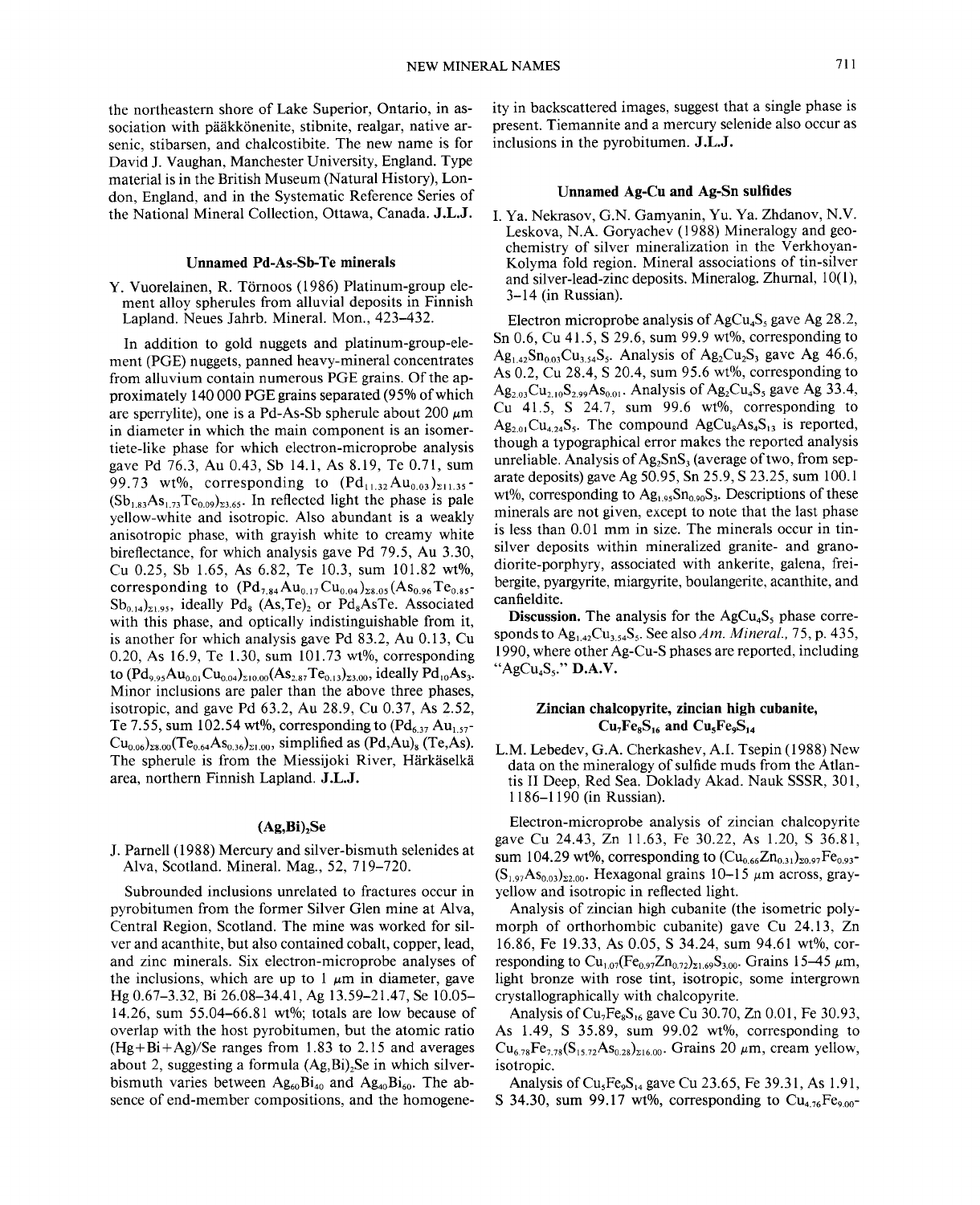$(S<sub>13.67</sub>As<sub>0.33</sub>)<sub>214.00</sub>$ . Single grain 20  $\times$  15  $\mu$ m prismatic, light brass yellow, anisotropic brass yellow to blue-gray.

The minerals occur with pyrite, marcasite, sphalerite, chalcopyrite, and cubanite in cored metalliferous sediments from the Red Sea.

Discussion. The zincian high cubanite is isocubanite. D.A.V.

# $Pb_6Bi_7(Cu,Ag)S_{17}$

Yunqing Yi, Jingui Zhang, Rub Zhang, Chongliang Du (1986) An unnamed sulfosalt mineral-Pb<sub>6</sub>Bi<sub>7</sub>-(Cu,Ag)S17' Kuangwu Xuebao [Acta Mineralogica Sinica], 6(4), 338-343 (in Chinese, English abstract).

The mineral occurs as grains up to 0.72 mm, but mostly 0.03 to 0.4 mm in diameter, in the Laiyun copper-iron deposit, Hebei Province, China, mainly as intergrowths or inclusions in chalcopyrite in association with pyrite, galena, sphalerite, hessite, matildite, native silver, and two other Pb-Bi-Ag-Cu sulfosalts. One of six similar electron-microprobe analyses gave Pb 36.57, Cu 1.74, Ag 1.30, Bi 44.37, S 15.55 sum 99.60 wt%, corresponding to  $Pb_{6,12}(Cu_{0.94}Ag_{0.41})Bi_{7.36}S_{16.84}$ , idealized as  $Pb_{6}(Cu,Ag)Bi_{7}S_{17}$ . Grains are typically long tabular, also elongate rhombic [diamond-shaped], lead gray color, metallic luster, imperfect cleavage visible in a few grains. Hardness with 20-,50-, and 100-g loads is 101.24, 119.75, and 158.36 kg/mm2, respectively. White with a bluish tint in reflected light, negligible to weak bireflectance, distinct anisotropism with polarization colors bluish gray to light brownish gray. Reflectance percentages for *R~* and *R~* (WTiC standard) are 406 nm 42.2, 44.6; 438 42.3, 45.0; 481 41.5, 44.6; 497 40.9, 43.9; 543 39.7, 42.7; 592 39.1, 41.7; 615 39.2,42.3; 645 38.4, 41.4; 65939.0,42.5; corresponding color values using  $S_E$  are *Y*% 39.54, 42.41, *x* .327, .328, *y* .327, .327,  $\lambda_d$  477, 476,  $P_e$ % 2.43, 2.41. Orthorhombic dimensions calculated from the X-ray powder pattern are  $a = 8.81$ ,  $b = 13.06$ ,  $c = 7.106$  Å;  $D_{\text{calc}} = 7.04$  g/cm<sup>3</sup> with  $Z = 1$ . Strongest lines of the powder pattern (57.3mm camera, unfiltered Fe radiation) are 3.428(100,012), 3.059(40,140),2.996(90,041),2.765(50,202),2.247 (40,250), 2.137(30,322), 2.023(30,133,161), and 1.895 (30,431). Elemental X-ray maps indicate Pb-Bi and Cu-Ag solid solution is present. The similarity to the composition of Phase *x* of Karup-M0ller *(Can. Mineral., 10,* 173-190, 1970) and to the aikinite group is noted. J.L.J.

#### Fe chlorides

G. Springer (1989) Chlorine-bearing and other uncommon minerals in the Strathcona Deep Copper Zone, Sudbury District, Ontario. Can. Minera1., 27, 311-313.

Electron-microprobe analysis of fracture-fillings of iron chloride in chalcopyrite and pentlandite gave Fe 53.9, Cl 18.2, OH by difference 27.9, sum 100 wt%, corresponding to FeCl<sub>0.53</sub>(OH)<sub>1.70</sub>, possibly Fe<sub>2</sub>(OH)<sub>3</sub>Cl. A 114.6-mm Debye-Scherrer powder pattern (Fe radiation) gave strongest lines of 5.62(40), 2.86(60), 2.33(100), 2.12(50), and 1.652 Å (50), similar to those for  $\beta$ -Mg<sub>2</sub>(OH)<sub>3</sub>Cl in PDF 12-410. Converts to akaganeite on exposure to air.

Acicular inclusions, 10 by 100  $\mu$ m, in chalcopyrite and cubanite have an electron-microprobe composition of Fe 43.5, Mn 7.14, Cl 32.2, OH by difference 17.2, sum 100 wt%, corresponding to  $(Fe<sub>0.86</sub>Mn<sub>0.14</sub>)Cl(OH)<sub>L,11</sub>$ , possibly (F,Mn)(OH)C1. J.L.J.

## New Data

#### Arsenic bearing-tučekite

AS. Kasatov, A.N. Plaksenko, L.L Polezhaeva, S.A Rezhenova (1988) New data on copper-nickel sulfide ore minerals from the Voronezh crystalline massif. Zapiski Vses. Mineralog. Obshch., 117, 351-359 (in Russian).

Electron-microprobe analysis gave Fe 4.64, 2.78, Ni 48.68, 49.09, Co 0.25, 1.47, S 23.34, 24.04, As 5.02, 3.64, Sb 17.68, 18.14, sum 99.65, 99.18 wt%, corresponding to  $(Ni_{9,11}Fe_{0.91}Co_{0.05})_{\Sigma10.07}(Sb_{1.60}As_{0.74})_{\Sigma2.34}S_8$  and  $(Ni_{8.92}Fe_{0.53}Cp_{0.27})_{29.72}(Sb_{1.59}As_{0.52})_{22.11}S_8$ . White with pale yellow tint in reflected light. Forms equant euhedral crystals up to 0.1 mm intergrown with nickeline and gersdorffite in Cu-Ni and Ni-Co sulfide ores hosted by mafic and ultramafic intrusions of the Voronezh massif. Other associated minerals are maucherite, melonite, cobaltite, and auroan silver. D.A.V.

#### Arsenohauchecornite

J.D. Grice, R.B. Ferguson (1989) The crystal structure of arsenohauchecornite. Can. Minera1., 27, 137-142.

Arsenohauchecornite is tetragonal, space group *14/ mmm,*  $a = 10.2711(2)$ ,  $c = 10.8070(4)$  Å as determined on holotype materia1. This superstructure results from the ordering of Bi and As, and the simplest formula is  $Ni_{18}Bi_3AsS_{16}$  with  $Z = 2$ . Among other members of the hauchecornite group there is no possibility of a supercell in bismutohauchecornite or tučekite [for presently known] compositions], but the superstructure is possible for hauchecornite and tellurohauchecornite. J.L.J.

# Copper-free benjaminite

S.N. Nenasheva, YU.S. Borodaev, N.N. Mozgova, AV. Sivtsov, E.G. Ryabeva (1987) Novye Dannye Minera1., 34, 152-156 (in Russian).

Analysis by electron microprobe (average of five) gave Pb 5.78, Ag 15.05, Bi 62.22, S 17.15, sum 100.20 wt%, corresponding to  $\text{Ag}_{3.0}(\text{Pb}_{0.6} \text{Bi}_{6.4})_{\text{z}7.0} \text{S}_{11.5}$ , ideally Ag<sub>3</sub>(Pb,Bi)<sub>7</sub>S<sub>12</sub>. Electron diffraction gave  $a = 13.2$ ,  $b =$ 4.0,  $c = 20.2$  Å,  $\beta = 102$ °. The strongest powder diffraction lines (67 given) are  $3.53(60)(204)$ ,  $3.43(90)(\overline{1}13)$ ,